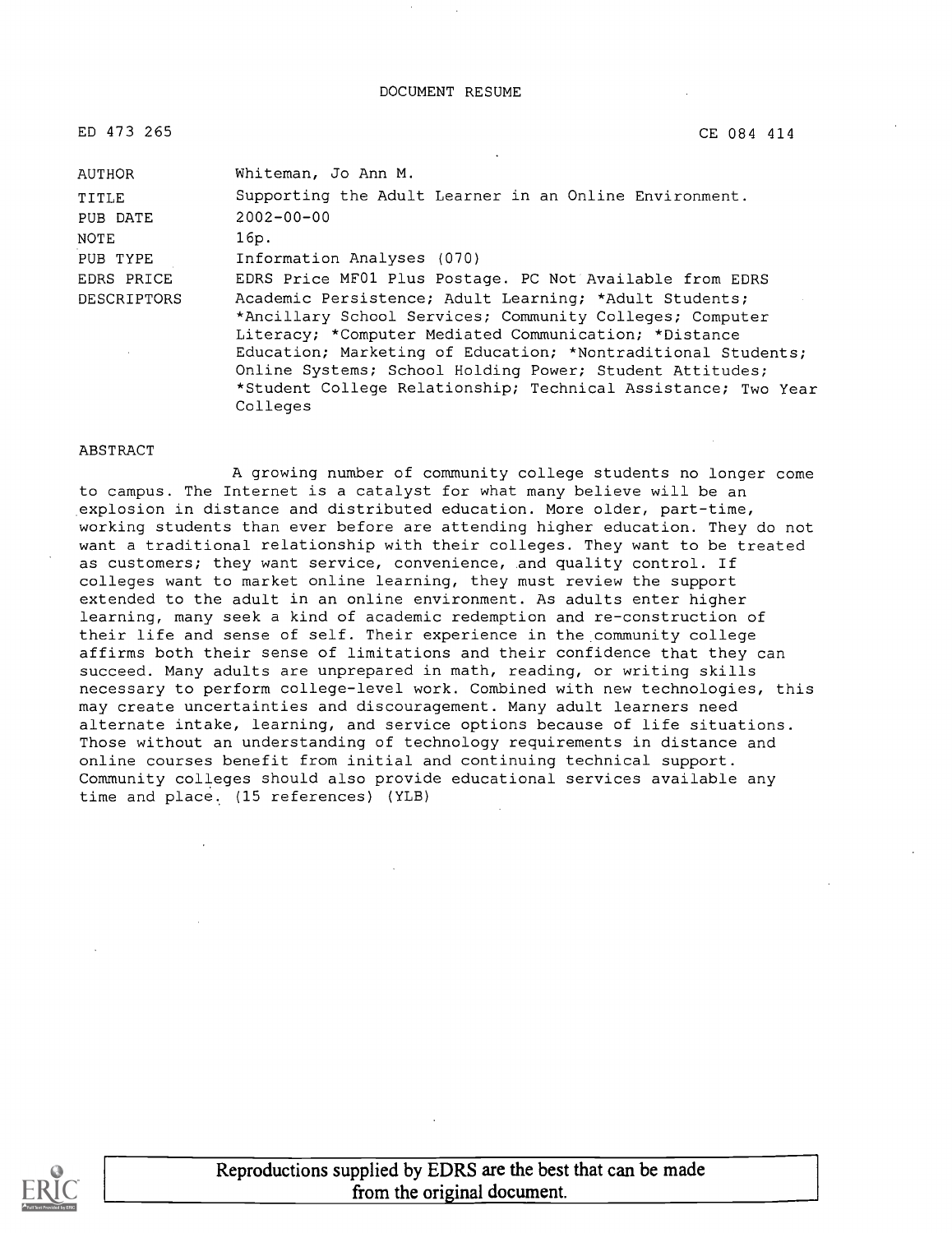Running head: SUPPORTING THE ADULT LEARNER - ONLINE ENVIRONMENT

 $\sim$ 

 $\mathbf{r}$ 

 $\tilde{\phantom{a}}$ 

Supporting the Adult Learner in an Online Environment Jo Ann M. Whiteman University of Central Florida

PERMISSION TO REPRODUCE AND DISSEMINATE THIS MATERIAL IN MICROFICHE, AND IN ELECTRONIC MEDIA FOR ERIC COLLECTION SUBSCRIBERS ONLY, HAS BEEN GRANTED BY

hitema

TO THE EDUCATIONAL RESOURCES<br>2A INFORMATION CENTER (ERIC)

U.S. DEPARTMENT OF EDUCATION<br>
EDUCATIONAL RESOURCES INFORMATION<br>
CENTER (ERIC)<br>
CENTER (ERIC)<br>
This document has been reproduced as<br>
Teceived from the person or organization<br>
originating it.

- $\mathcal{L}^{\mathcal{L}}$ 
	- Minor changes have been made to improve reproduction quality.
- $\bar{\bullet}$ Points of view or opinions stated in this document do not necessarily represent official OERI position or policy.



# BEST COPY AVAILABLE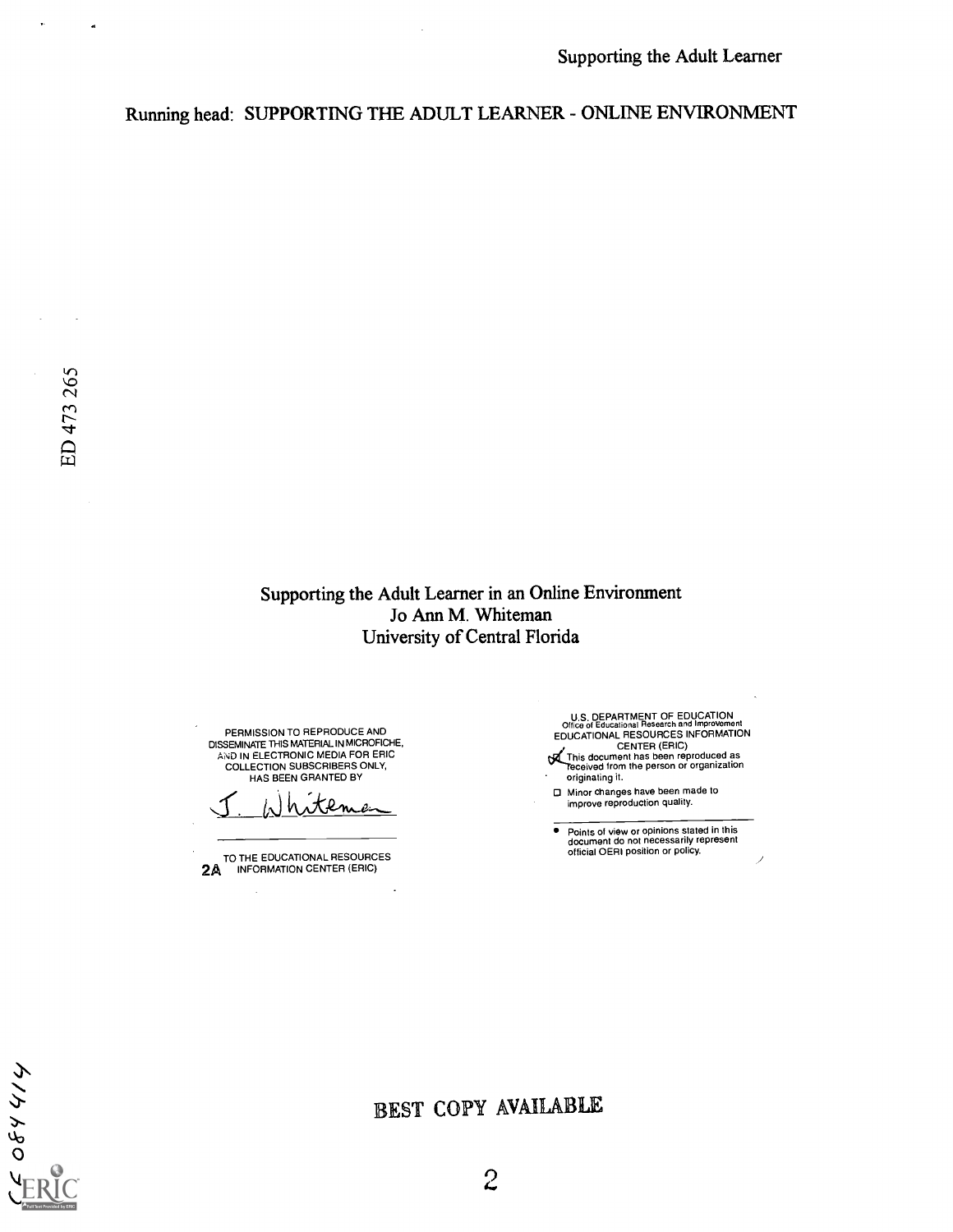## Abstract

This paper is an overview into understanding the ways in which the support system at the Community College can assist the adult learners enrolled in online classes make sense of their community college experience. Can the adult learner view the experience as a convenient second chance, in which they are able, with the support of the college, to make up for past educational transgressions, through the construction of new hopes and dreams for the future? Is there an adult online learning market niche? What are some of the practical needs of the adult learner? Does higher education see the adult learner as a customer?



 $\overline{1}$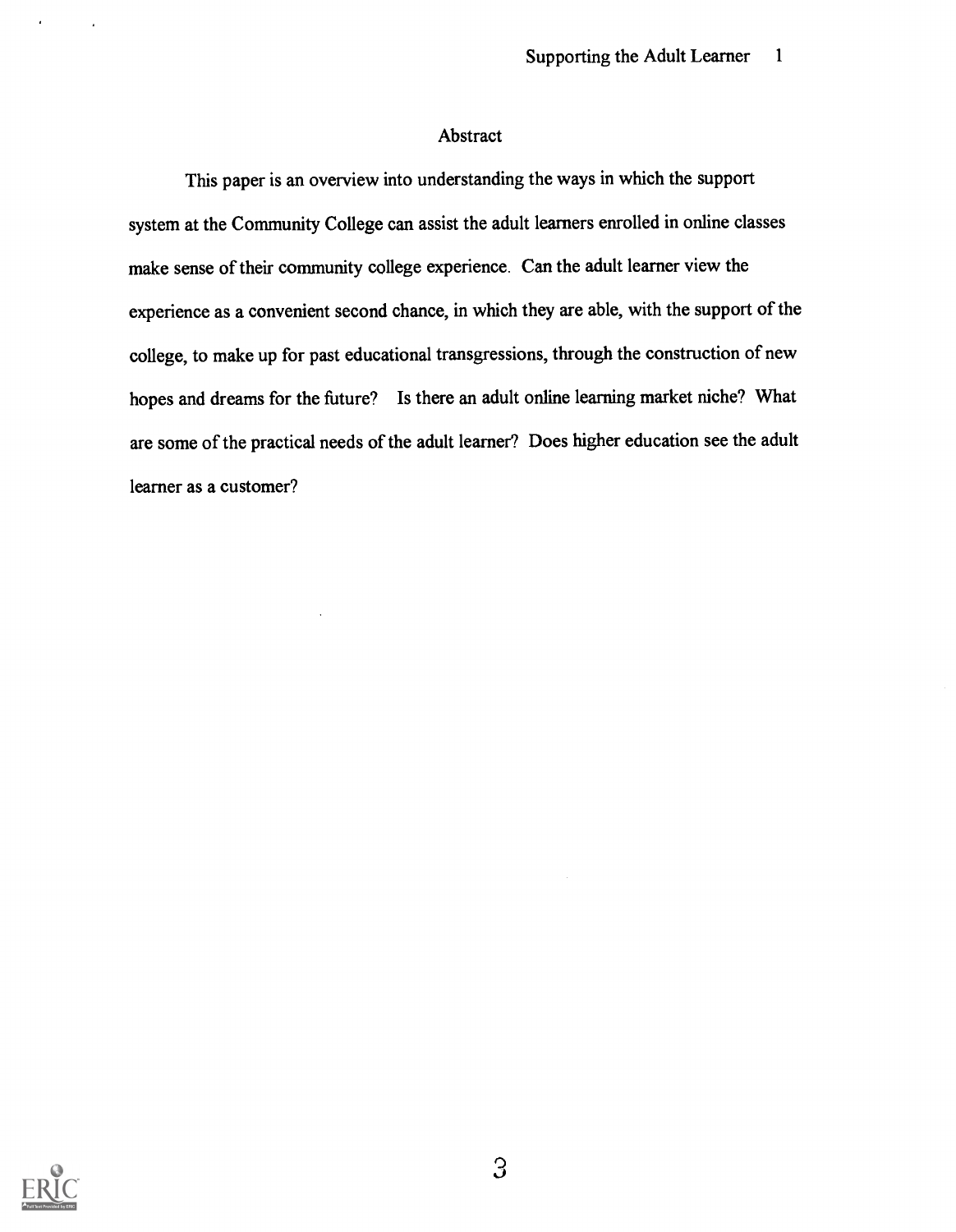#### Review of Literature

Dirkx (Dirkx, Smith & Amey, 2001) states that to the adult learner the community college experience represents a chance to start over, to make up for past transgressions, to work toward something more satisfying or fulfilling (Cooper & Henschke, 2001). A quality education helps students make meaningful connections with the content as well as the learning environment (Cross, 1999). Further Levine (1998) notes that these older, part-time, working students want to be treated like customers. They want a relationship like they have with their bank, their gas company, and their supermarket (Levine, 1998).

The  $21<sup>st</sup>$  century workplace can be characterized by unprecedented employment churn, which is making a potential student out of every worker and is transforming the community colleges into labor's first line of defense against skill obsolescence. As evidenced by the statistics from the United States Department of Labor the service industry continues to gain ground as the manufacturing industry declines (Meisenheimer, 1998). In an environment with this level of churn and organizational and managerial transformation, where the median age is in the mid-thirties, and where adults represent nearly 50% of college students, a growing number of learners are turning to community colleges for their learning needs (Klor de Alva, 1999). These learners want the convenience of learning anytime, anywhere (Mariani, 2001 & Green, 2000). At the same time, many are unprepared in math, reading or writing skills necessary to perform college-level work (Boylan, 1999).

Milliron and Miles (2000) challenges higher education institutions to strategically move the customer relationship to a higher level, an integrated technology-enabled educational infrastructure that can enhance learning by developing better, more lasting relationships with students. Although they believe that most colleges and universities

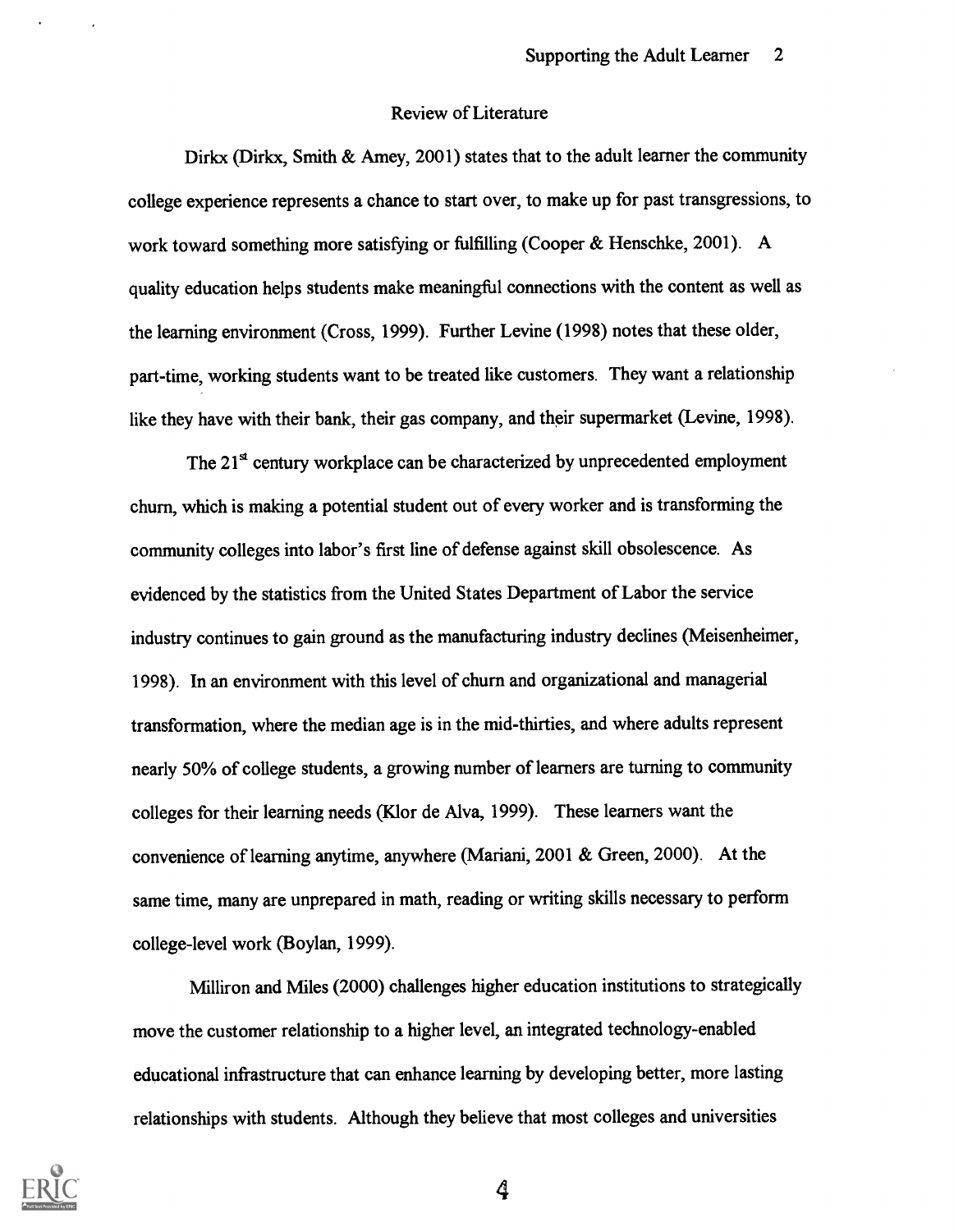would shun a strategic plan dubbed Customer Relationship Management; the savvy educators are recognizing the Learner Relationship Management (LRM). Students, faculty, staff and communities will come to expect the outcomes that an LRM approach promises. They expect to have a variety of options—Web, phone, or in person—to review programs and services; apply for admissions; register for classes; take course; access syllabi; check grades; communicate with faculty, staff, or peers; and access stateof-the-art research materials. Moreover, the student expects all of these services to be supported by an integrated data system that shares information seamlessly and securely (Milliron & Miles, 2000).

#### Introduction

A growing number of today's college students no longer come to campus. The Internet has become a catalyst for what many on campus, in corporations and at "dot.coms" believe will be an explosion in distance and distributed learning. The competition for students is moving from physical place into cyberspace: established institutions as well as new, for-profit providers are developing business plans and strategic alliances that amend, extend, protect, and defend what some view as new market opportunities.

There are going to be more students than ever before and higher education enrollment is projected to increase from an estimated 13.9 million in 1995 to 16.1 million by 2007. Traditional is not a word that will describe many of these students. According to the U.S. Department of Education, by 1995 44 percent of all college students were over 25 years old, 54 percent were working, 56 percent were female, and 43 percent were attending college part time. These older, part-time, working students want something different from the traditional relationship with their colleges. They want to be treated as

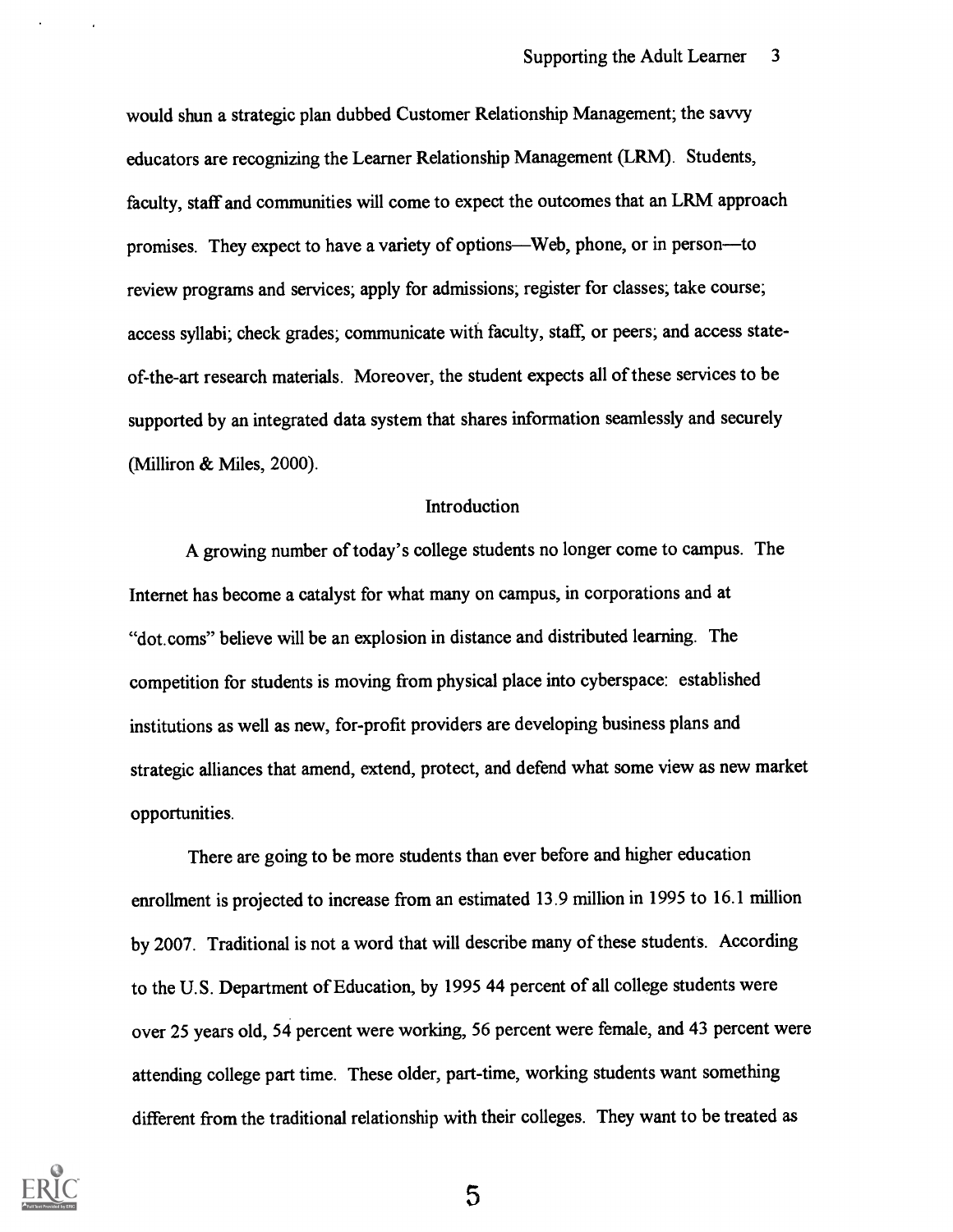customers. They want service, convenience and quality control. If the institutions want to market online learning, it is imperative that they review the support extended to the adult in an online environment.

## Transformation in Today's Workforce

Since 1991 the manufacturing workforce has declined. Employment data for 1991 to 2001 based on an establishment survey show annual average employment in services growing in every year to reach 41.0 million in 2001. This represents an increase of 44.6 percent. Employment for the economy as a whole, in contrast, increased 22.1 percent from its trough in 1991 to 2001 (see Appendices A & B for complete proof). The occupational characteristics in the services industry include professional specialty and service occupations. These are the largest job categories, with each group making up nearly a quarter of industry employment.

"Professional occupations include such jobs as engineers, architects, computer scientists, natural scientists, physicians, registered nurses, therapists, teachers, lawyers, social workers and clergy. These occupations have especially large concentration in industries such as engineering, architectural and surveying services; educational services; hospitals; computer and data processing services; research and testing services; legal services; social services; and religious organizations. Services industries such as beauty shops, building services, detective and protective services, hotels and motels, health services, and social services employ a large number of workers in service occupations, which include security guards, maids, janitors, barbers, cosmetologists, child care providers, and health aids.

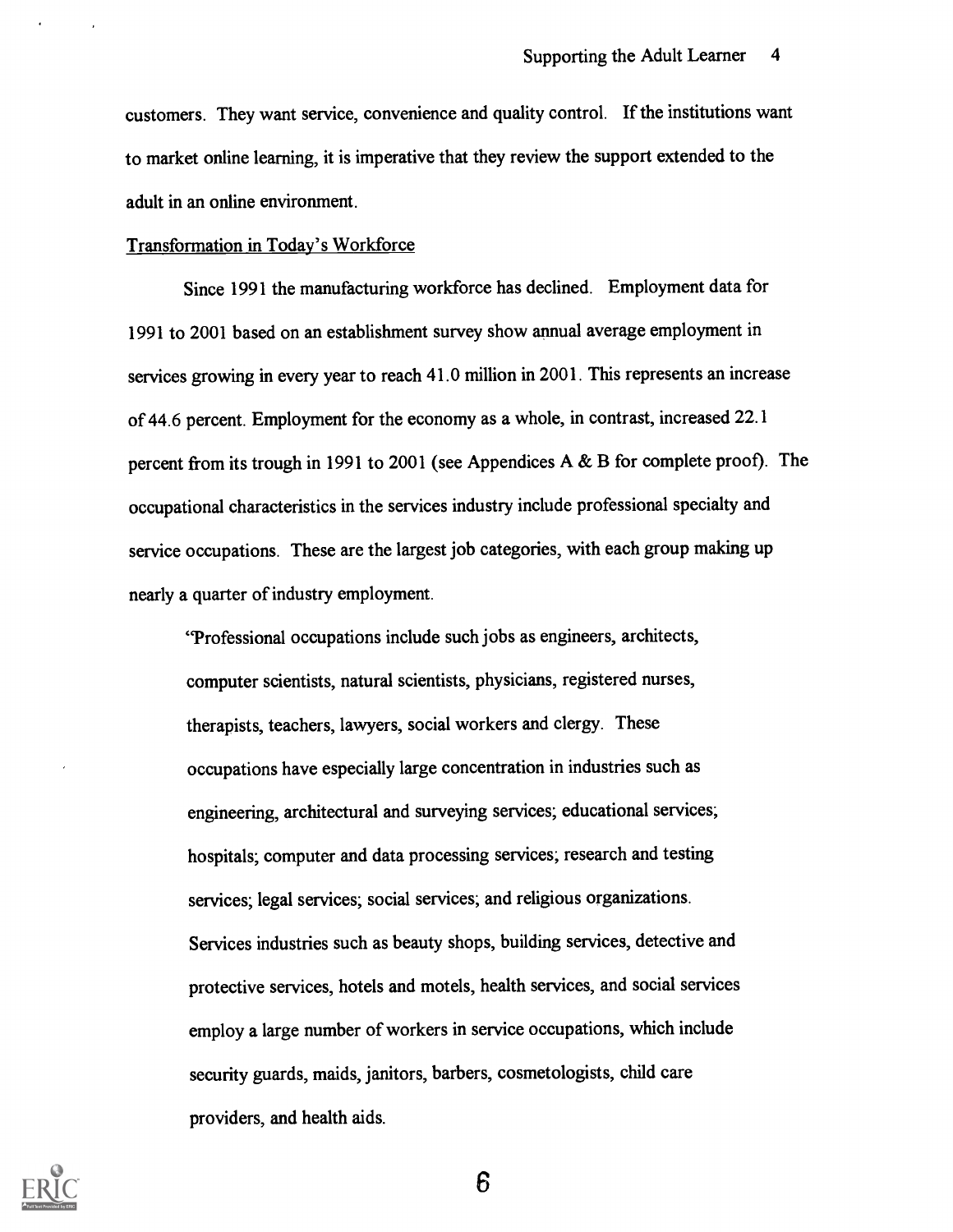The services industry also employs a large number of workers in administrative support occupations, especially in legal services, accounting, auditing, and bookkeeping services, physicians' offices, and personnel supply services. Executive, administrative, and managerial occupations account for a relatively large proportion of jobs in labor unions, accounting, auditing, and bookkeeping services, and management and public relations firms. Another large occupational category within the services industry is technicians and related support. Technicians include such jobs as dental hygienists, licensed practical nurses, laboratory and radiological technicians, electrical and electronic technicians, drafting and surveying technicians, chemical and biological technicians, computer programmers, and legal assistants" (Meisenheimer, 1998).

Further the percentage of skilled workers in the workforce has increased as the explosion of information technology and the Internet, is projected to increase (Sullivan, 2000). This disruption in the U.S. labor force and in its educational and training needs, reflects the fact that a great shift is taking place from a reliance on physical capital, fueled by financial capital to a focus on human capital as the primary productive asset (Klor de Alva, 1999).

#### Markets and Technology

As the work market changes our institutions of higher learning must keep in step with these changes. What are the characteristics of the students that will be attending institutions of higher education "According to the U.S. Department of Education, by 1995 44 percent of all college students were over 25 years old, 54 percent were working, 56 percent were female and 43 percent were attending college part time. Over half of all

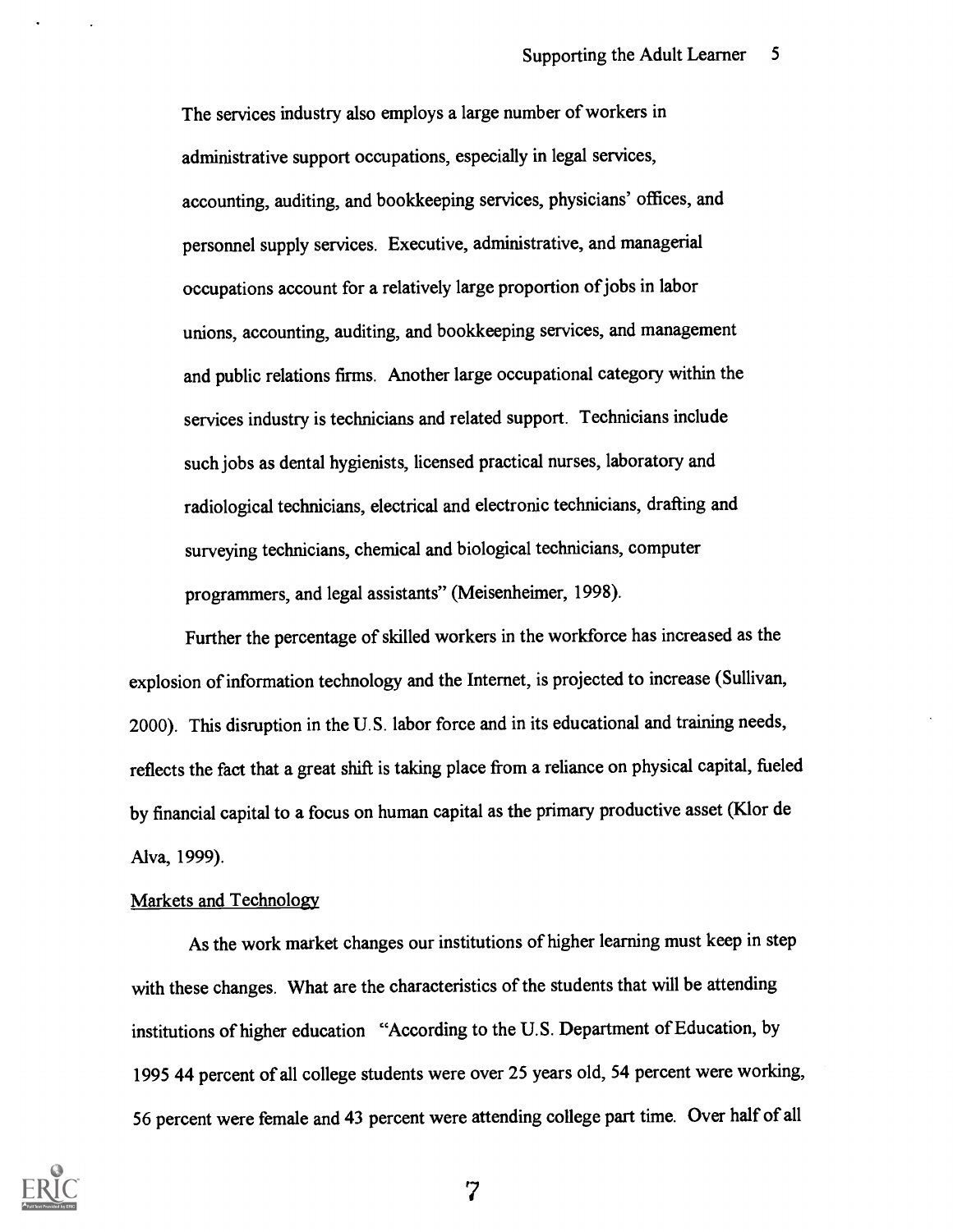freshmen and sophomores attend community colleges. In 1997, more than 76 million American adults—40 percent of the adult population—participated in one or more adult education activities, up from 32 percent in 1991" (McClenney, 1998).

At the same time the present and future technologies will throw great light on the academic enterprise. "The time is rapidly approaching when our children and grandchildren will wonder how we, without interactive capabilities, ever learned anything at all. By the end of 1998, an estimated 80 percent of U.S. public schools will be online" (McClenney, 1998). As we observe any college campus today there is evidence of the presence of computing and information technology in the college curriculum. There are computers in the library, students and faculty with notebook computers, and web site addresses on course syllabi. Today's college students whether they are the traditional undergraduates directly from high school, single parents enrolled part-time in community colleges, adults returning for a single course, or an over 40-year old displaced executive come to college to learn with and learn about computers and information technology (Green, 2000).

It is further noticeable that a growing number of today's college students no longer come to campus. Technologies have become a catalyst for distance and distributed learning; thereby creating more course and options for learners anytime and anyplace. Competition for students is moving from the physical place to cyberspace. "Established institutions as well as new, for-profit providers are in the early stages of developing business plans and strategic alliances that amend, extend, protect, and defend what some view as entitlement markets and others see as new market opportunities" (Green, 2000).

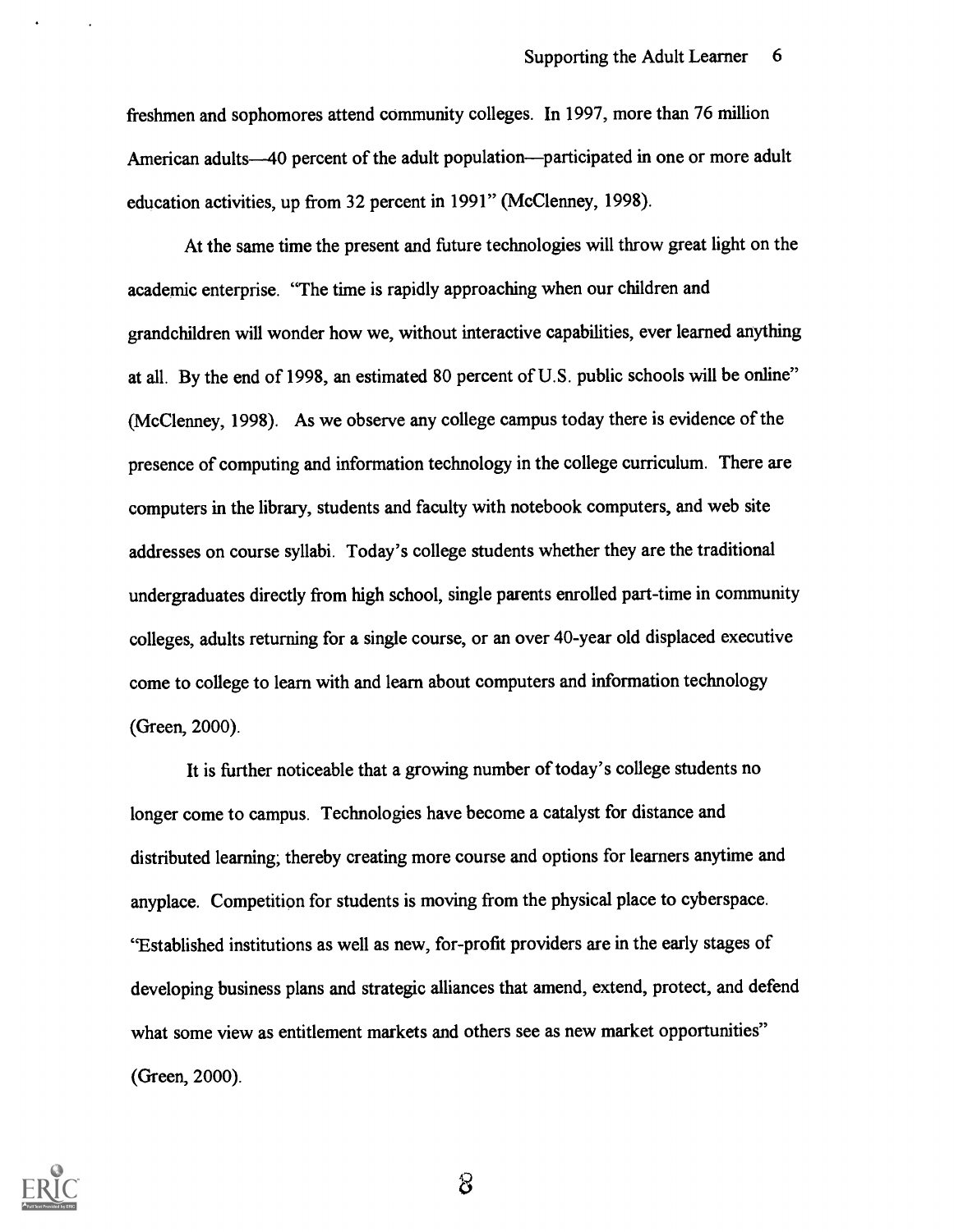"Using technology to free learning from the limits of time or space makes education available to more people. Some of those already in the labor force may find distance learning the only option for upgrading skills, finishing a degree, or pursuing another degree. Distance learning helps many adult learners balance the demands of work and family with their pursuit of more education" (Mariani, 2001).

### Andragogy Application

In a study by Cooper & Henschke (2001) andragogy is defined as a code word for identifying the education and learning of adults. Henschke further emphasizes "in preparing educators of adults, andragogy becomes a way of being or an attitude of mind, and needs to be modeled/exemplified by the professor. Otherwise, if we are not modeling what we are teaching, we are teaching something else" (Cooper & Henschke, 2001).

As adults enter higher learning many are seeking a kind of "academic redemption, re-constructing their lives and their sense of self' (Dirkx, Smith & Amey, 2001). Being in college fosters new hopes and dreams in this redemption process. Their experience in the community college affirms both their sense of limitations and their confidence that they can in fact succeed. Purposes and goals start to take shape and the confidence continues to build (Dirks, Smith & Amey, 2001). At the same time, many are unprepared in math, reading or writing skills necessary to perform college-level work (Boylan, 1999). This combined with new technologies may create uncertainties and discouragement. In Cross (1999) a conclusion is made that quality education is about helping students make meaningful connections with the content as well as others in the

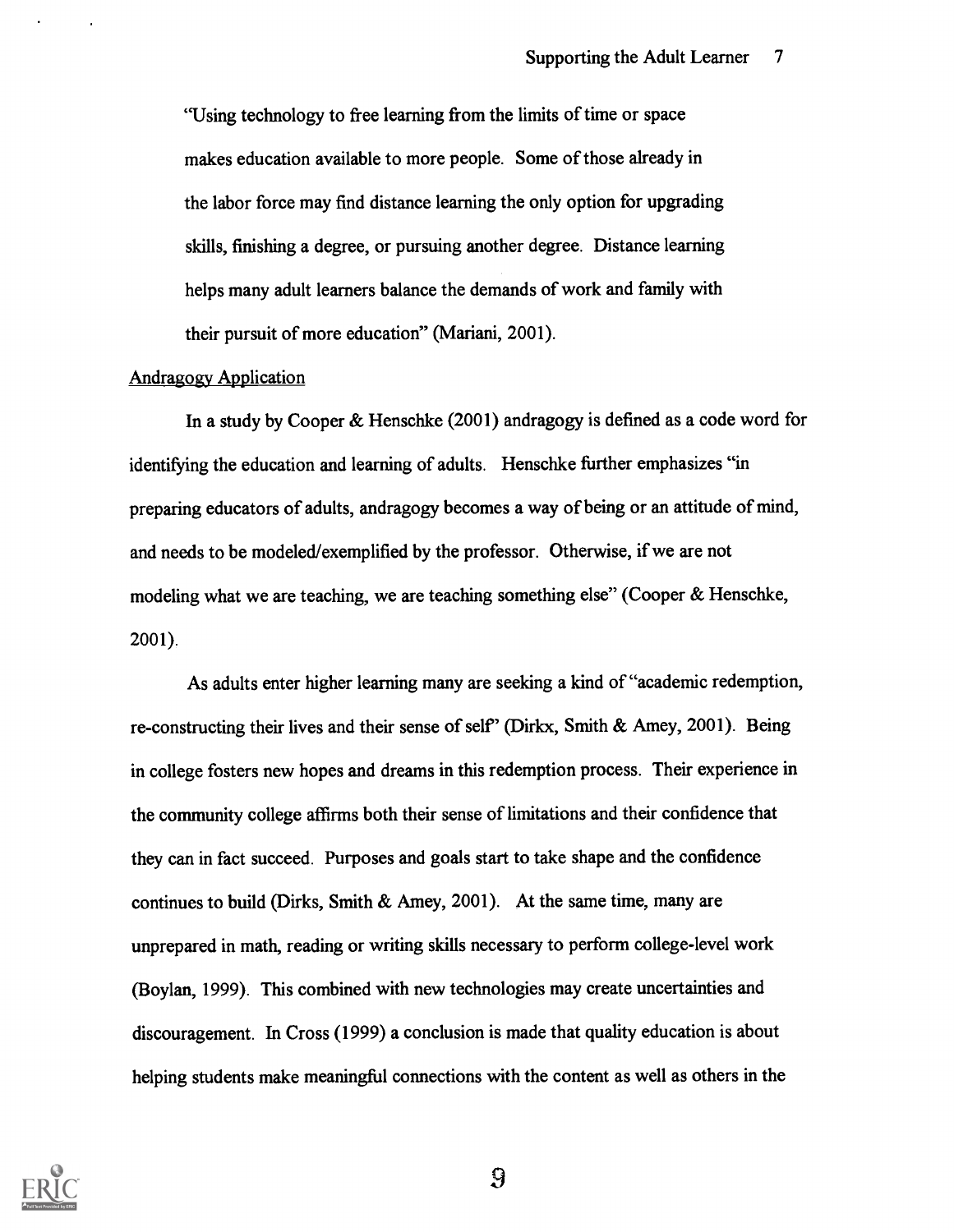learning environment (Cross, 1999). "In learning with technology, the connections to content, context and community can be powerful" (Milliron & Miles, 2000).

#### Service and Support

"Among surveys of incoming traditional-age freshman in higher education, more than 75 percent report significant experience with information technology. This NetGeneration, the post-baby boom echoes of young people bring their expectations for digital access to work, play and school" (Milliron, 2001). Many older students; however, are returning to college to gain technology skills to improve their career options, gain access to information and services in the 21 century digital economy. Further, there are pressures from government, companies and industry, as well as various sectors of education to provide organizations and students for life in the Digital Age (Milliron, 2001).

In the business world we understand how it works. Many of us belong to frequent flyer programs with airlines, hotels and shopping programs at the local grocery store. What do these programs have in mind? Their goal is to create longstanding relationships with customers. They move from prospective leads to loyal consumers. Have you ever taken an extra leg on a flight, turned down a competing rate at a hotel or drive a few miles further just to deal with a preferred grocery store? Why do we do this? We know that our actions are induced by quality, service and personal attention that make it worth all of the extra effort (Milliron, 2001).

"The current version of this relationship-centered business strategy is called Customer Relationship Management (CRM), one of the hottest economic concepts today, with sales of CRM tools reaching almost \$5 billion this year and expected to double by 2003" (Milliron, 2001).



1.0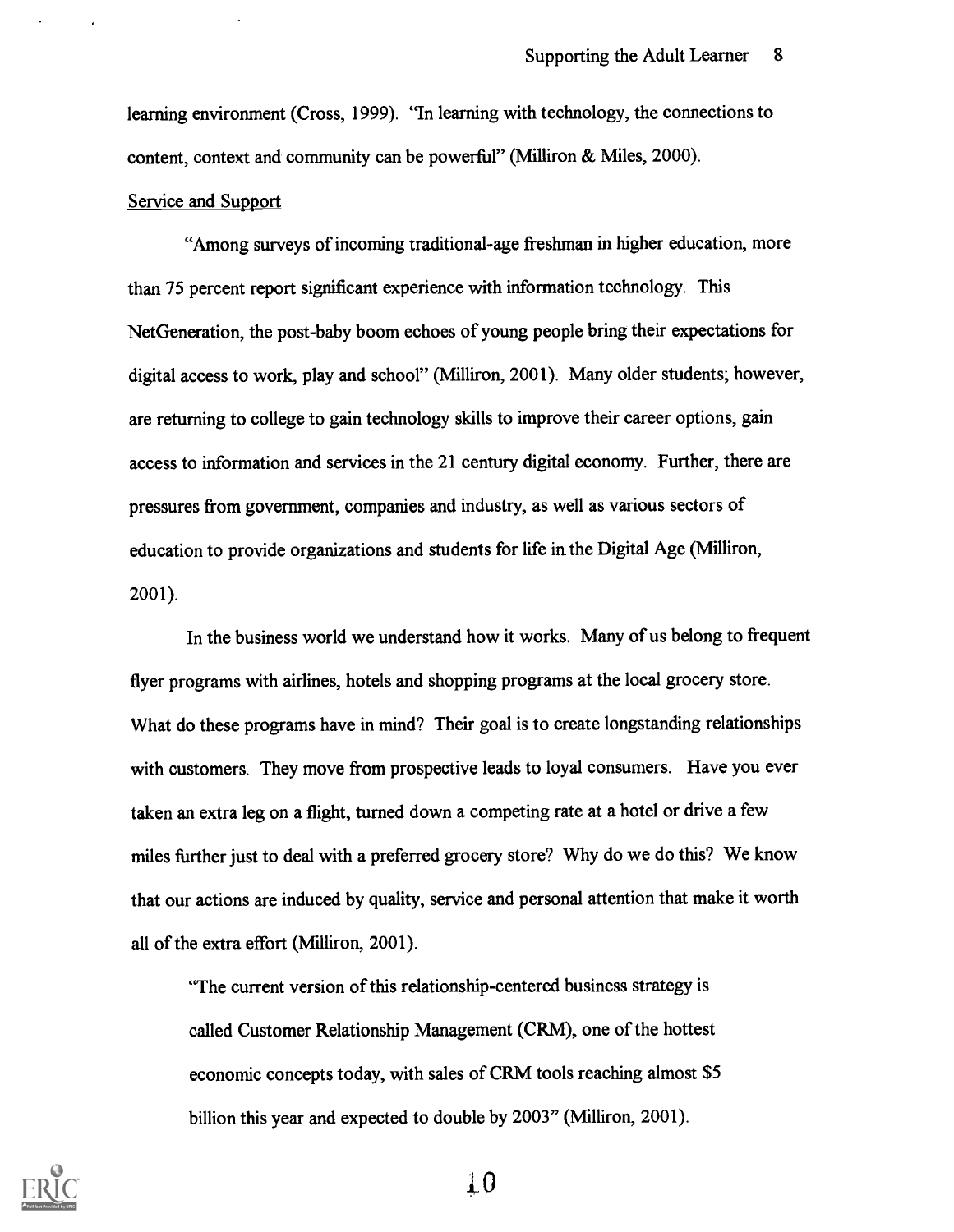In Milliron (2001) an extension of the CRM model to higher education is called the Learner Relationship Management model (LRM). Colleges using this model ask questions such as: How are students brought into the institution? How do students learn? How do they receive services? Can students apply for admissions online? Can students ask questions about schedules over the phone? Do students have to apply for financial aid in Person? Can they access an online syllabus? Can they call for help from a tutoring center? Can they check grades online? Can they call a career counselor or explore career options at the career center? Finally, is there a tutoring center for online students? Is there a help desk telephone number for online students?

Many adult learners need alternate intake, learning and service options because of their life situations. Further community college students may need a particular learning modality to succeed because of their lack of academic, technology or social skills.

"Research suggests that if we enroll under prepared students in online classes without orientation or personal interaction, their likelihood of failure is high. But, if we start these students out with human-intensive inperson intake, learning experiences, and support services, and include the goal of helping them effectively utilize other touch points-to become more hardy learners—they can eventually develop the ability to learn well in multiple modalities. Put simply, through the effective use of LTM, we can foster the development of lifelong learners for the Digital Age" (Milliron, 2001).

Levine (1998) summarizes his findings from several studies of American undergraduate students. They note that these older, part-time, working students want to be treated like customers. According to the studies, they want terrific service,



ii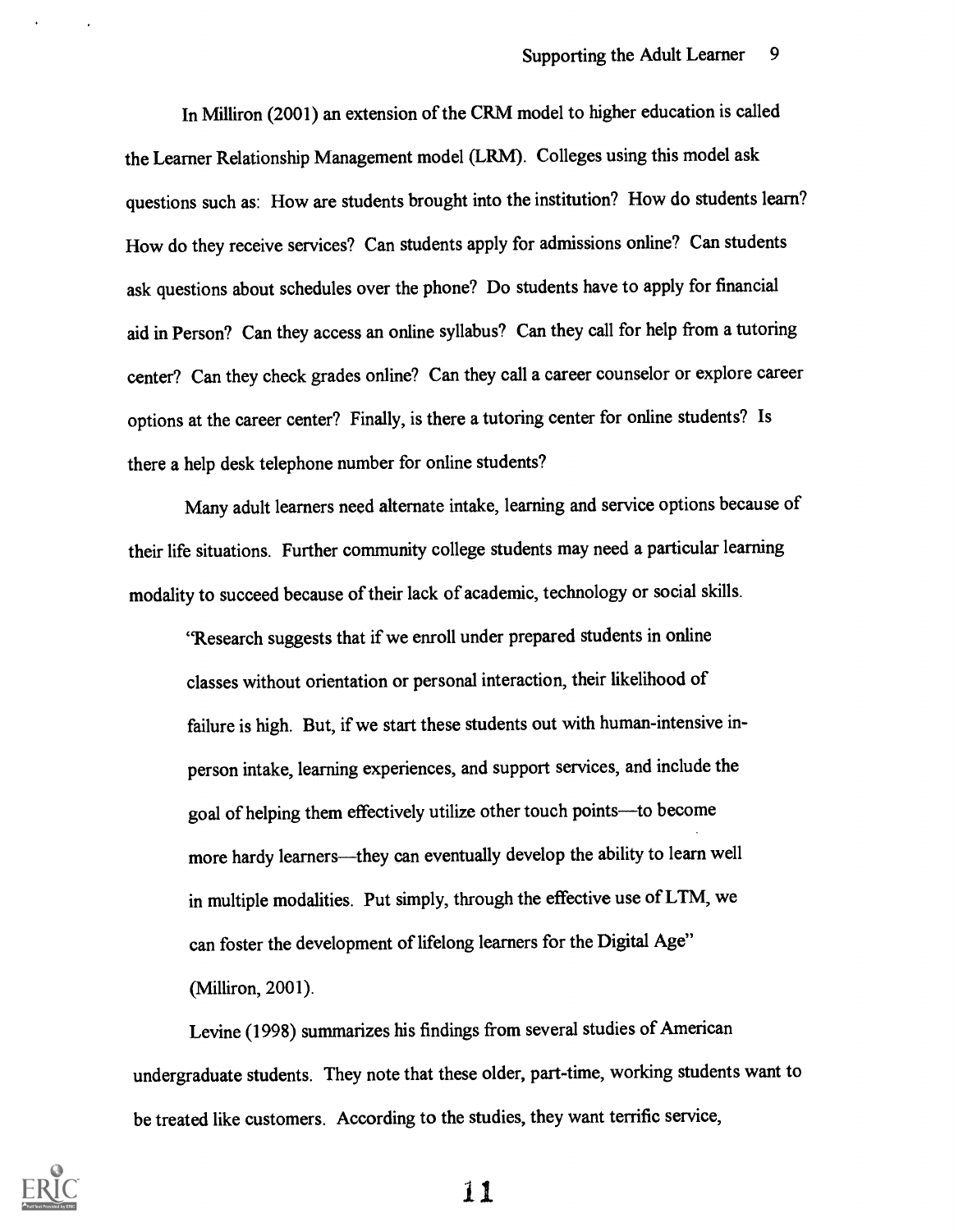convenience, and quality control. They want classes 24 hours a day with in-class parking, if possible. They do not want health services or bowling leagues. They do not want to pay for anything they are not using (Levine, 1998).

## Conclusion

Students should have an understanding of technology requirements before enrolling in distance learning courses; however, in reality some do not. In many cases this is the adult learner. These students may benefit from initial technical support by way of an orientation as well as a continuing form of technical support to resolve problems that arise. This becomes more important when the course heavily relies on computers. If you take an online course with lectures and discussions delivered via streaming video and the software fails to do the job, your learning stops dead. Having someone to call for help in these situations is a definite plus.

In addition to online learning, there is a demand for educational services that is available anytime and anyplace. There will be an expectation for the institution to perform and be accountable for producing a return on the student's investment. Systems should be centered on learners, far more customer-oriented, responding to heightened demands for responsiveness, convenience and flexibility (McClenney, 1998). Institutions must develop their infrastructures thoughtfully as they keep focused on the learner. The lifelong adult learner is in fact the customer and must be provided with their wants, needs and educational outcomes.

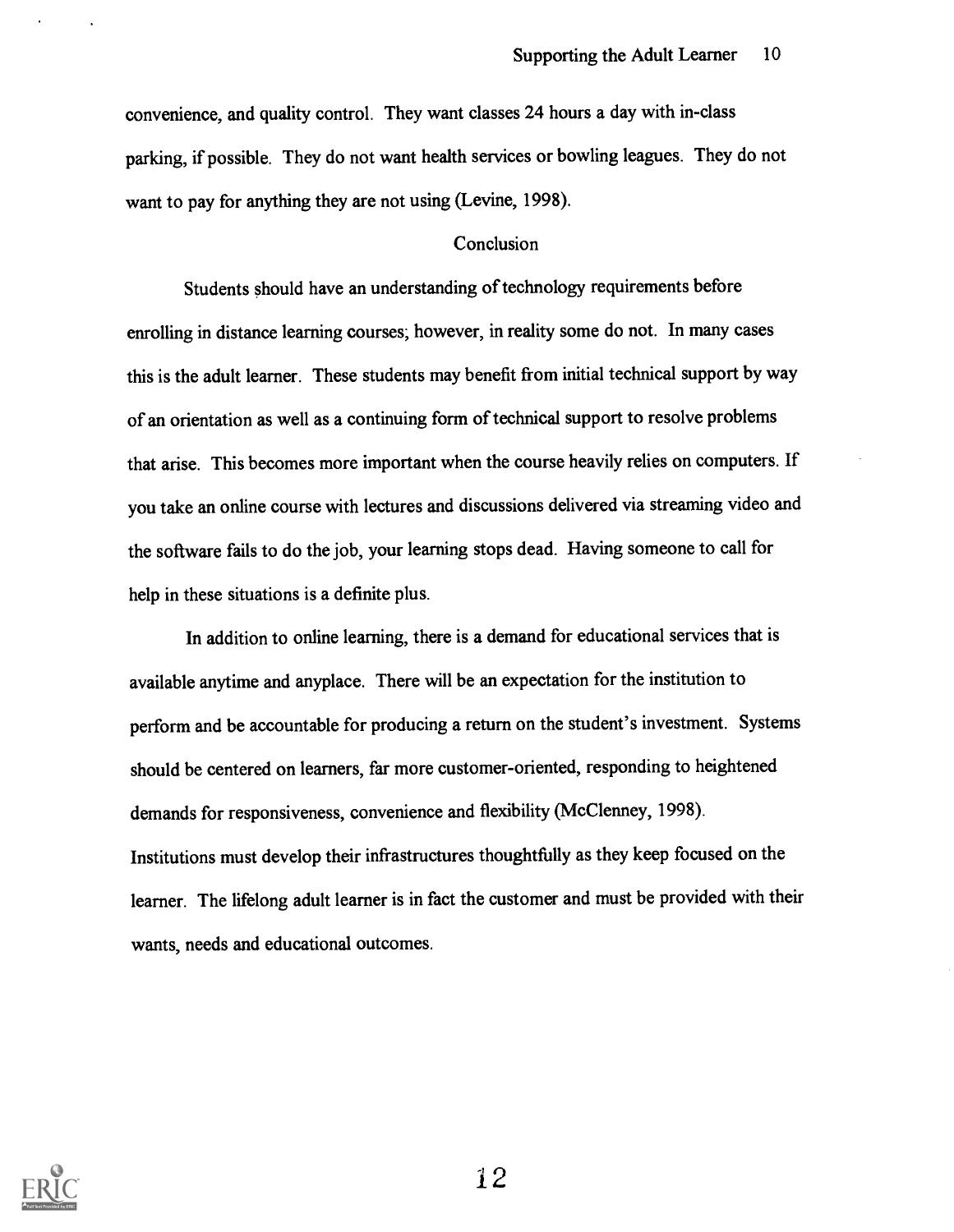References:

- Boylan, H.R. (1999). Development education: Demographics, outcomes and activities. Journal of Developmental Education, 23(2).
- Cooper, M.K. & Henschke, J.A. (2001). Andragogy: Its research value for practice. In W.C. Hine (Ed.), Annual Midwest Research-to-Practice Conference in Adult, Continuing & Community Education  $(20<sup>th</sup>,$  Charleston, Illinois, Sept. 26-28, 2001).
- Cross, K.P. (1999). Learning is about making connections. Mission Viejo, CA: League for Innovation in the Community College.
- Department of Labor Website. (August 2002). Bureau of Labor Statistics. Manufacturing. Retrieved September 24, 2002, from http://www.bls.gov/iag/iag.manufacturing.htm
- Department of Labor Website. (August 2002). Bureau of Labor Statistics. Services. Retrieved September 24, 2002, from http://www.bb.gov/ing/iag.services.htm
- Dirkx, J.M., Smith, R. & Amey, M. (2001). Being a "college student"; The community college experience of under-prepared adult learners. In W. C. Hine (Ed.), Annual Midwest Research-to-Practice Conference in Adult, Continuing & Community Education (20<sup>th</sup>, Charleston, Illinois, Sept. 26-28, 2001).
- Green, K.C. (2000). Technology and instruction: Compelling, competing, and complementary visions for the instructional role of technology in higher education. Paper prepared for a conference on the Changing American University: The future of the City of Intellect, convened by the Center for Ideas & Society at the University of California, Riverside, 17-19 February, 2000.

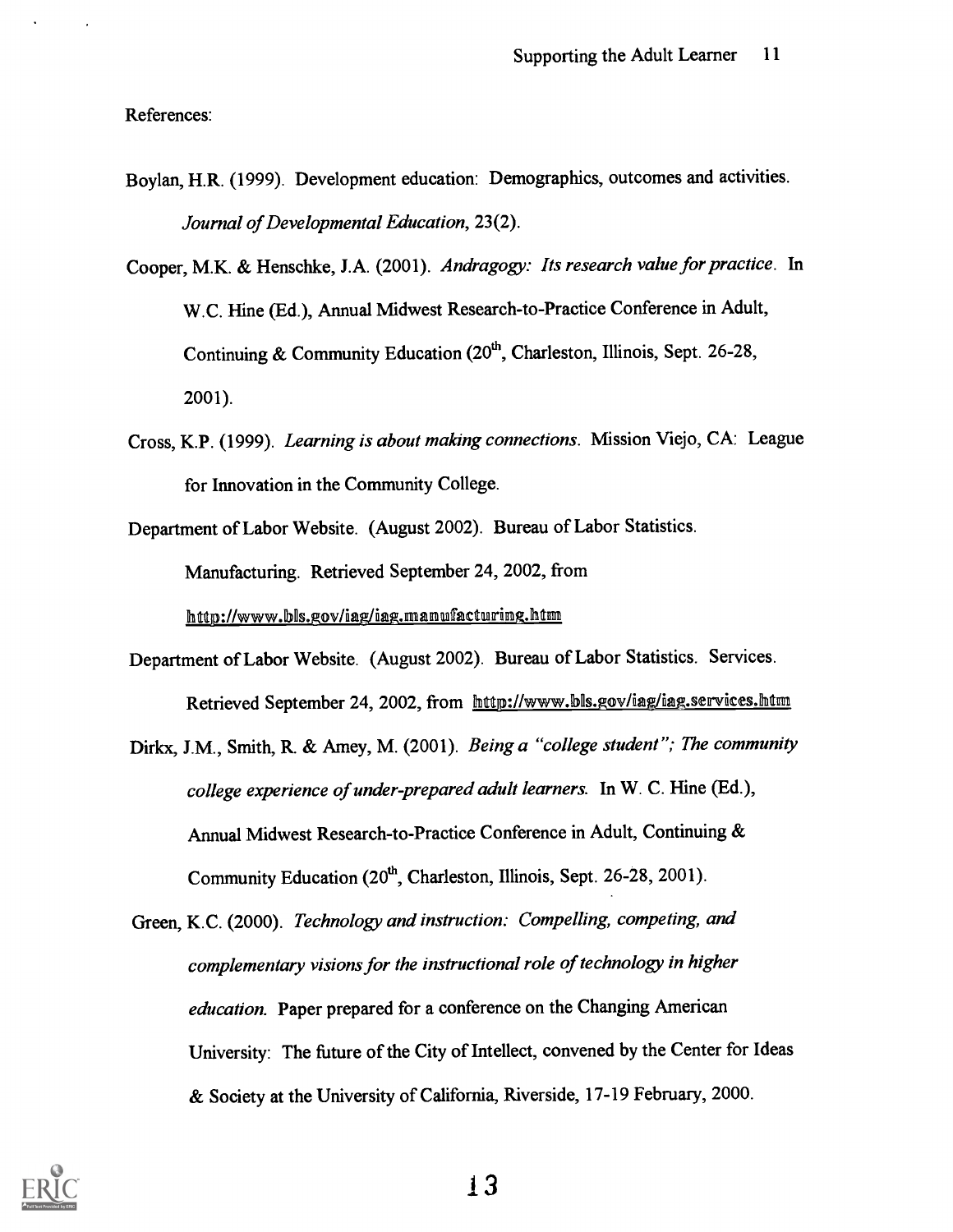Klor de Alva, J. (1999). Higher education and its millennial predicament. The League for Innovation in the Community College Conference on Information Technology, Chicago, Illinois, October 22, 1999, pp. 1-14.

Levine, A. (1998, May/June). Collegiate life: An obituary. Change, 30(3), 11-18.

- Mariani, M. (Summer 2001). Distance learning in postsecondary education: Learning whenever, wherever. Occupational Outlook Quarterly.
- McClenney, K.M. (1998, August). Community Colleges perched at the millennium: Perspectives on innovation, transformation, and tomorrow. Leadership Abstracts, 11(8).
- Meisenheimer, J.R. (1998). The Services industry in the 'good' versus 'bad' jobs debate. Monthly Labor Review, February 1998.
- Milliron, M.D. & Miles, C.L. (2000, November/December). Education in a digital democracy: Leading the charge for learning about, with, and beyond technology. Educause, 50-62.
- Milliron, M.D. (2001, January). Touching students in the digital age: The move toward learner relationship management (LRM). Learning Abstracts, 4(1).
- Sullivan, E.R. (2000, Jan/Feb). More opportunities for the  $21<sup>st</sup>$  century. The Futurist, 34(1), S11-12.

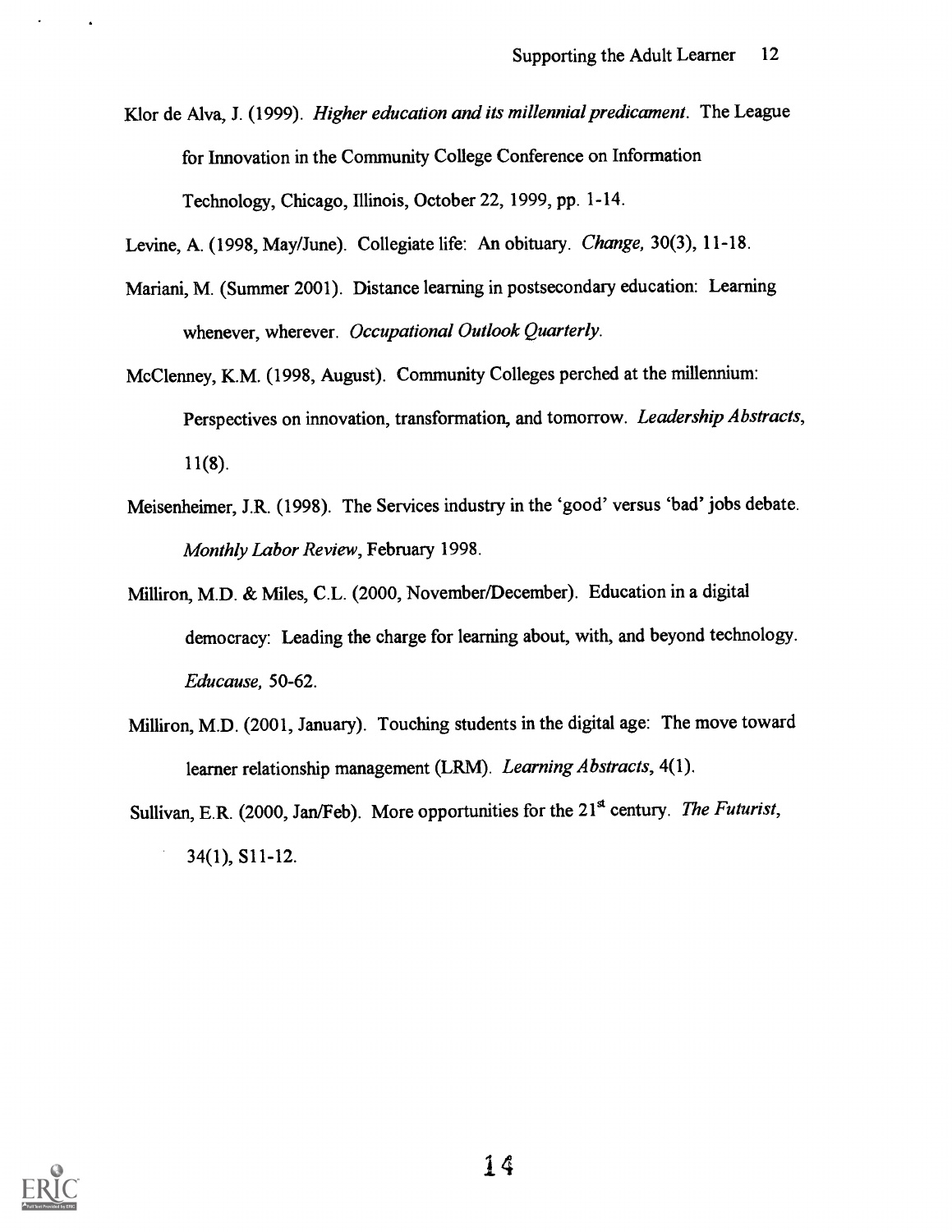



Employment and unemployment in manufacturing

| Year | Employment  | Unemployment rate |  |
|------|-------------|-------------------|--|
|      | (thousands) | (percent)         |  |
| 1991 | 18,406      | 7.3               |  |
| 1992 | 18,104      | 7.8               |  |
| 1993 | 18,075      | 7.2               |  |
| 1994 | 18,321      | 5.6               |  |
| 1995 | 18,524      | 4.9               |  |
| 1996 | 18,495      | 4.8               |  |
| 1997 | 18,675      | 4.2               |  |
| 1998 | 18,805      | 3.9               |  |
| 1999 | 18,552      | 3.6               |  |
| 2000 | 18,473      | 3.6               |  |
| 2001 | 17,695      | 5.2               |  |

Department of Labor Website dated August 2002

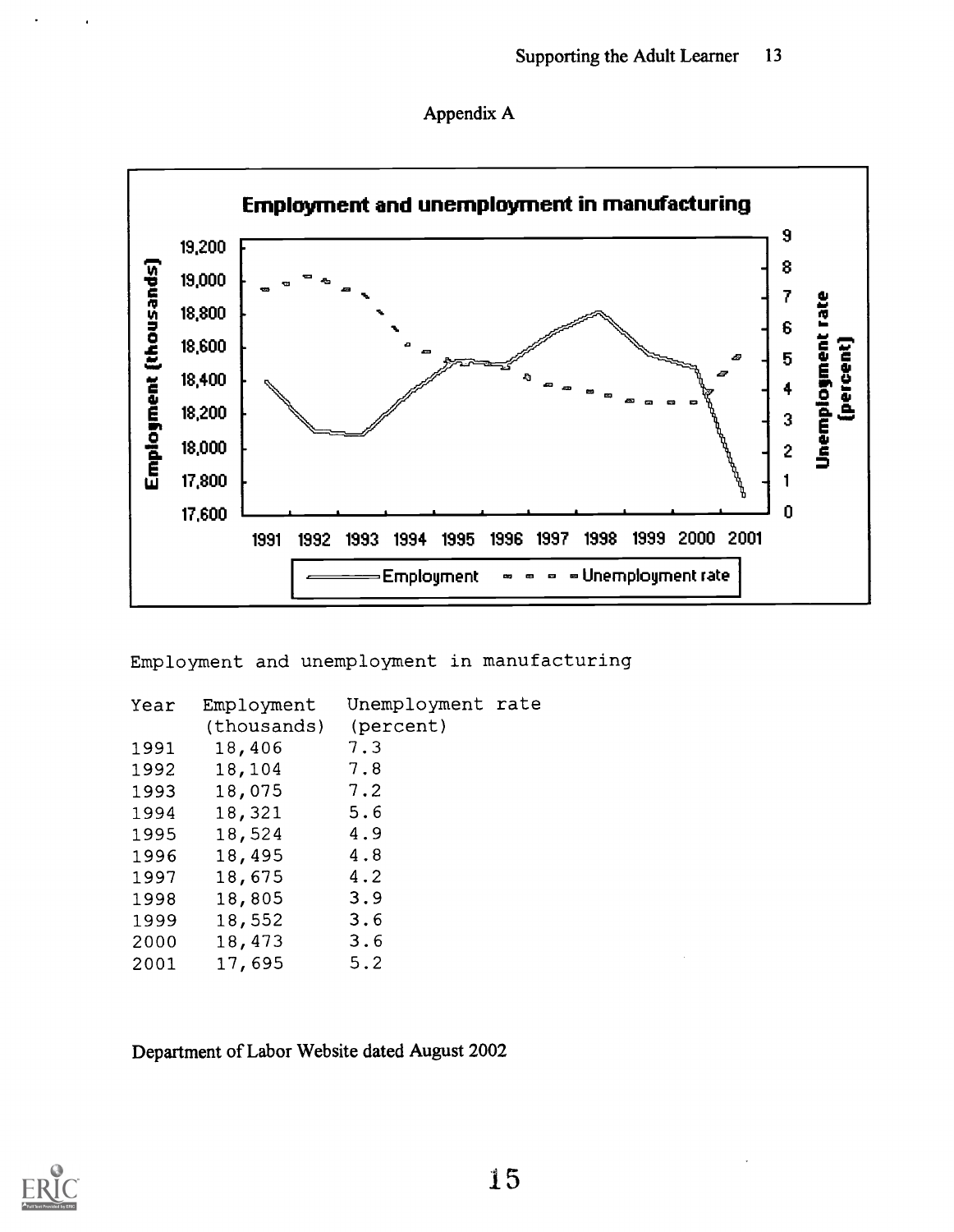



Employment and unemployment in services

| Year | Employment  | Unemployment rate |  |
|------|-------------|-------------------|--|
|      | (thousands) | (percent)         |  |
| 1991 | 28,336      | 5.8               |  |
| 1992 | 29,052      | 6.5               |  |
| 1993 | 30,197      | 6.1               |  |
| 1994 | 31,579      | 5.7               |  |
| 1995 | 33,117      | 5.2               |  |
| 1996 | 34,454      | 5.2               |  |
| 1997 | 36,040      | 4.5               |  |
| 1998 | 37,533      | 4.4               |  |
| 1999 | 39,055      | 4.0               |  |
| 2000 | 40,457      | 3.7               |  |
| 2001 | 40,970      | 4.5               |  |

Department of Labor Website dated August 2002

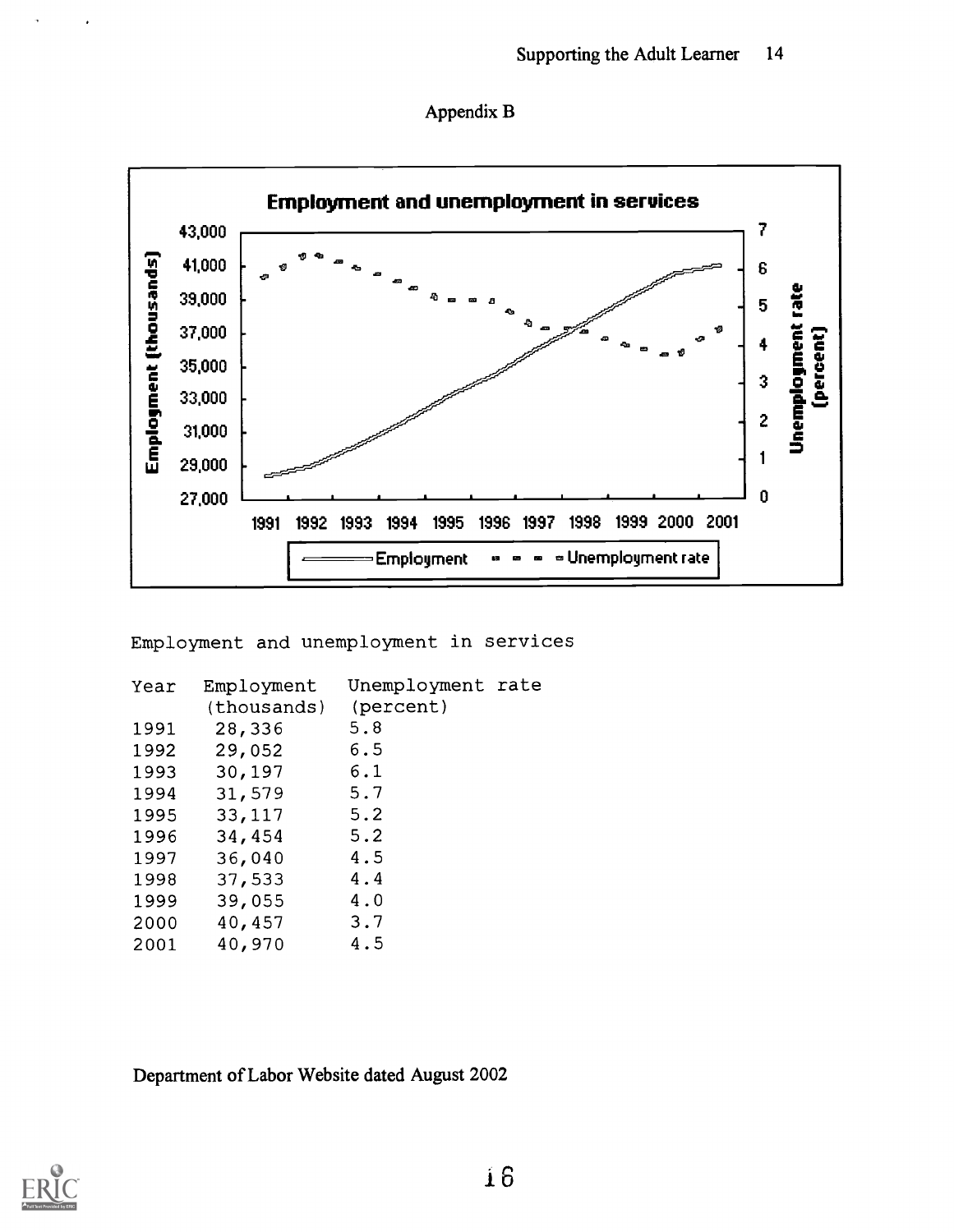

## U.S. Department of Education

Office of Educational Research and Improvement (OERI) National Library of Education (NLE) Educational Resources Information Center (ERIC)



# REPRODUCTION RELEASE

(Specific Document)



# IL REPRODUCTION RELEASE:

In order to disseminate as widely as possible timely and significant materials of interest to the educational community, documents announced in the monthly abstract journal of the ERIC system, Resources in Education (RIE), are usually made available to users In microfiche, reproduced paper copy, and electronic media, and sold through the ERIC Document Reproduction Service (EDRS). Credit is given to the source of each document, and, if reproduction release is granted, one of the following notices is affixed to the document.

If permission is granted to reproduce and disseminate the identified document, please CHECK ONE of the following three options and sign at the bottom of the page.



Documents will be processed as indicated provided reproduction quality permits. If permission to reproduce is granted, but no box is checked, documents wit be processed at Level 1.

| ∣I nereby grant to the Educational Resources Information Center (ERIC) nonexclusive permission to reproduce and disseminate this document  <br>$\lambda$ as indicated above. Reproduction from the ERIC microfiche or electronic media by persons other than ERIC employees and its system $\lambda$<br>contractors requires permission from the copyright holder. Exception is made for non-profit reproduction by libraries and other service agencies  <br>to satisfy information needs/of educators in response to discrete inquiries. |                                                                   |
|--------------------------------------------------------------------------------------------------------------------------------------------------------------------------------------------------------------------------------------------------------------------------------------------------------------------------------------------------------------------------------------------------------------------------------------------------------------------------------------------------------------------------------------------|-------------------------------------------------------------------|
| Signature:<br>Solennth Whiteman                                                                                                                                                                                                                                                                                                                                                                                                                                                                                                            | Printed Name/Position/Titla:<br>JoANN M Whiteman, G. AVINSTructor |
| Organization/Address:<br>T/110 Marcus Court<br>Winter Spas FL 32708                                                                                                                                                                                                                                                                                                                                                                                                                                                                        | FAX:<br>Telephones 9 77-2 Y11<br>E-Mail Address:<br>Date:         |
|                                                                                                                                                                                                                                                                                                                                                                                                                                                                                                                                            | $\mathfrak z$ ompoo $\mathfrak \omega$ bellsouth, we $\tau$       |